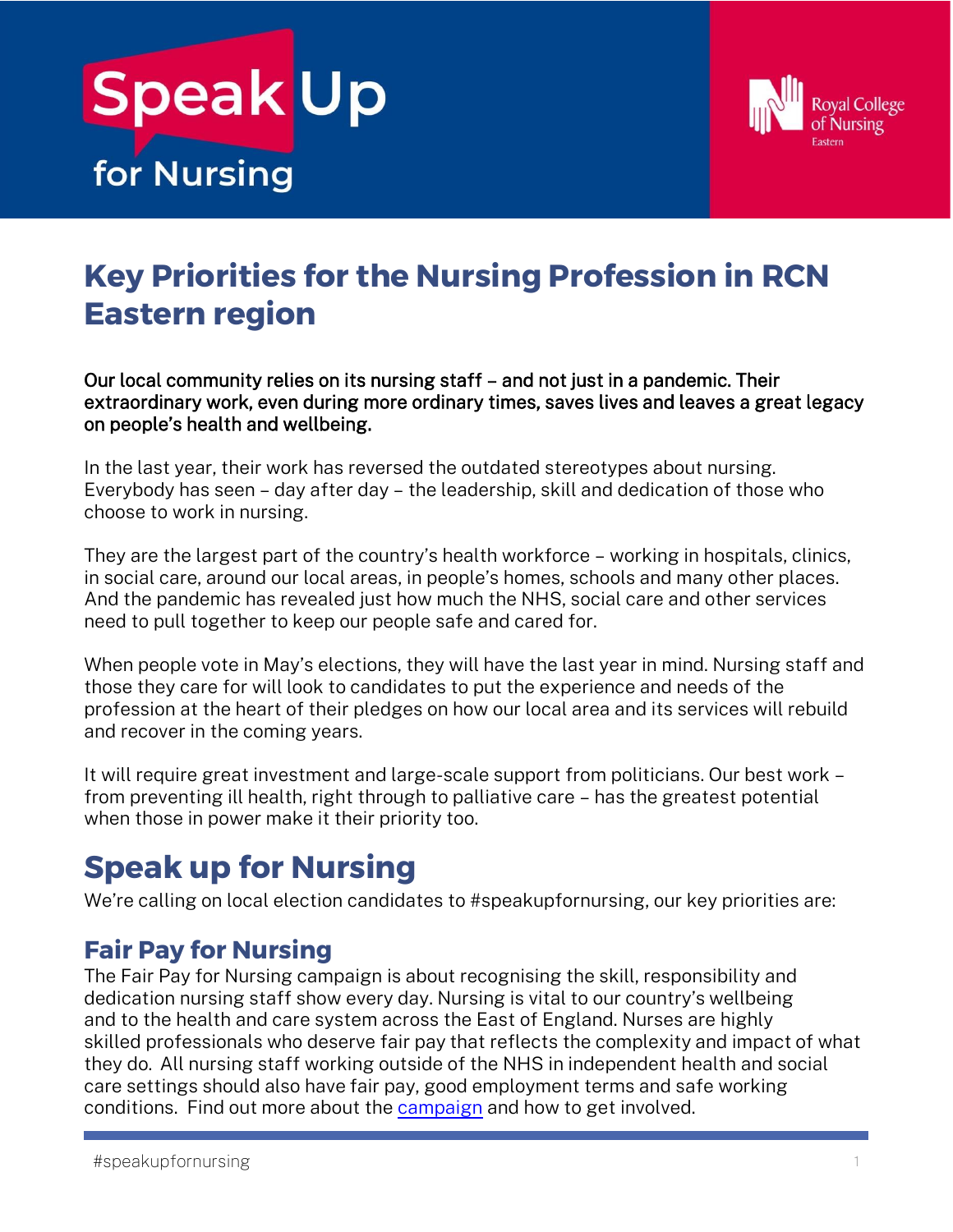## **Safe staffing and the nursing workforce shortage**

The region's health and care system already faced widespread nursing shortages before the additional pressures of the COVID-19 pandemic. We now know that many staff are considering leaving the profession once the pandemic is over. Staffing is a critical factor in patient safety, retention of staff and effective services in our community. [Find out more](https://www.rcn.org.uk/employment-and-pay/safe-staffing)  [about safe staffing on our website.](https://www.rcn.org.uk/employment-and-pay/safe-staffing)

## **Social care**

Integrated care systems are a new form of organisation – building on recent efforts to change the way our local health service and social care work together to deliver more effective care. Local authorities and mayors should work collaboratively with their local integrated care systems to ensure they deliver high-quality patient-centred care.

## **Public Health**

Nursing staff play a vital role in protecting and promoting public health in the face of threats, from infection control to addiction services and smoking cessation. In the East of England, public health services are key to tackling health inequalities and supporting the health of our communities. Local authorities should prioritise public health, prevention and reduction of health inequalities; as well as help to ensure that funding for public health is protected.

#### **COVID recovery**

Nursing staff across the Eastern region have worked through an intensely challenging period, and many have gone above and beyond to tackle the pandemic. As the country moves out of lockdown, our members are reporting higher levels of stress and maintaining resilience is becoming increasingly difficult. To deliver safe and effective care, it is important that nursing staff both in hospital and working in the community have the time and support to recover and recuperate.

## **Equality and inclusion of the workforce**

The COVID-19 pandemic has shone a light on the urgency of tackling inequalities in our society and the RCN is calling on employers and the health system as a whole to take clear and structured action to eradicate all forms of racism and discrimination. We want local authorities to ensure that their oversight and scrutiny functions provide a high level of internal challenge and assurance about all efforts to tackle discrimination across health and social care.